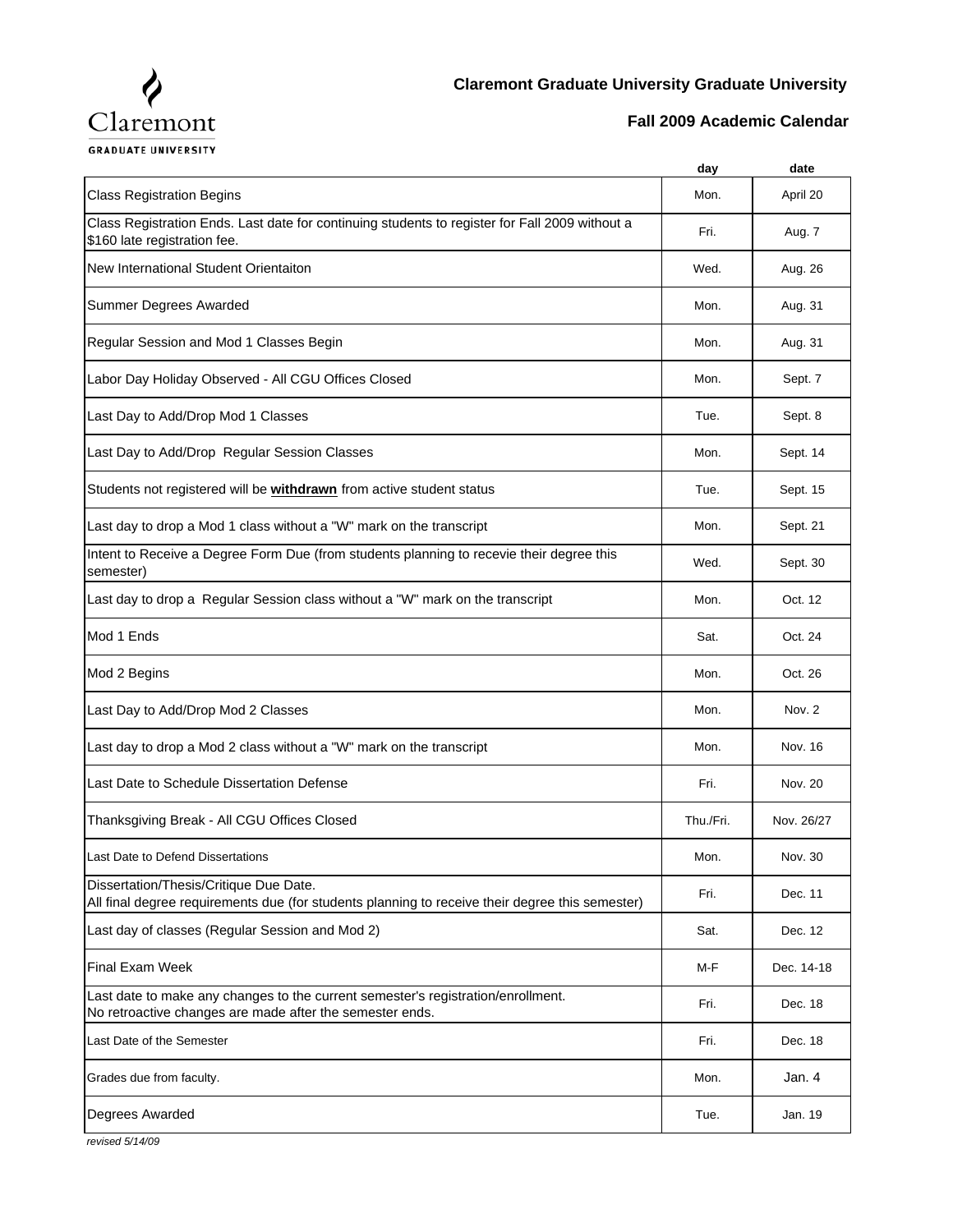

## **Claremont Graduate University Graduate University**

## **Spring 2010 Academic Calendar**

**GRADUATE UNIVERSITY** 

|                                                                                                                                              | day       | date          |
|----------------------------------------------------------------------------------------------------------------------------------------------|-----------|---------------|
| <b>Class Registration Begins</b>                                                                                                             | Wed.      | Nov. 18       |
| Class Registration Ends. Last Date for Continuing Students to Register for Spring 2010 without a<br>\$160 late registration fee.             | Fri.      | Dec. 18       |
| New International Student Orientaiton                                                                                                        | Wed.      | Jan. 13       |
| Martin Luther King Holiday Observed - All CGU Offices Closed                                                                                 | Mon.      | Jan. 18       |
| <b>Fall Degrees Awarded</b>                                                                                                                  | Tues.     | Jan. 19       |
| Regular Session and Mod 1 Classes Begin                                                                                                      | Tues.     | Jan. 19       |
| Last Day to Add/Drop Mod 1 Classes                                                                                                           | Tues.     | Jan. 26       |
| Last Day to Add/Drop Regular Session Classes                                                                                                 | Tues.     | Feb. 2        |
| Students not registered will be <b>withdrawn</b> from active student status                                                                  | Wed.      | Feb. 3        |
| Last day to drop a Mod 1 class without a "W" mark on the transcript                                                                          | Tues.     | Feb. 9        |
| Intent to Receive a Degree Form Due (from students planning to recevie their degree this<br>semester)                                        | Fri.      | Feb. 19       |
| Last day to drop a Regular Session class without a "W" mark on the transcript                                                                | Tues.     | Mar. 2        |
| Mod 1 Ends                                                                                                                                   | Sat.      | Mar. 13       |
| <b>Spring Break</b>                                                                                                                          | Mon - Fri | Mar.15-19     |
| Mod 2 Begins                                                                                                                                 | Mon.      | Mar. 22       |
| Last Date to Schedule Dissertation Defense                                                                                                   | Mon.      | Mar. 22       |
| César Chávez Day Holiday Observed - All CGU Offices Closed                                                                                   | Fri.      | Mar. 26       |
| Last Day to Add/Drop Mod 2 Classes                                                                                                           | Mon.      | Mar. 29       |
| Last Date to Defend Dissertations                                                                                                            | Fri.      | Apr. 2        |
| Last day to drop a Mod 2 class without a "W" mark on the transcript                                                                          | Mon.      | Apr. 12       |
| Dissertation/Thesis/Critique Due Date.<br>All final degree requirements due (for students planning to receive their degree this semester)    | Fri.      | Apr. 16       |
| Last day of classes (Regular Session and Mod 2)                                                                                              | Sat.      | May 8         |
| <b>Final Exam Week</b>                                                                                                                       | Mon - Fri | May 10 - 14   |
| Last date to make any changes to the current semester's registration/enrollment.<br>No retroactive changes are made after the semester ends. | Fri.      | May 14        |
| Last Date of the Semester                                                                                                                    | Fri.      | May 14        |
| Degrees Awarded at Commencement Ceremony                                                                                                     | Sat.      | <b>May 15</b> |
| Grades due from faculty.                                                                                                                     | Fri.      | May 21        |
|                                                                                                                                              |           |               |

*revised 5/14/09*